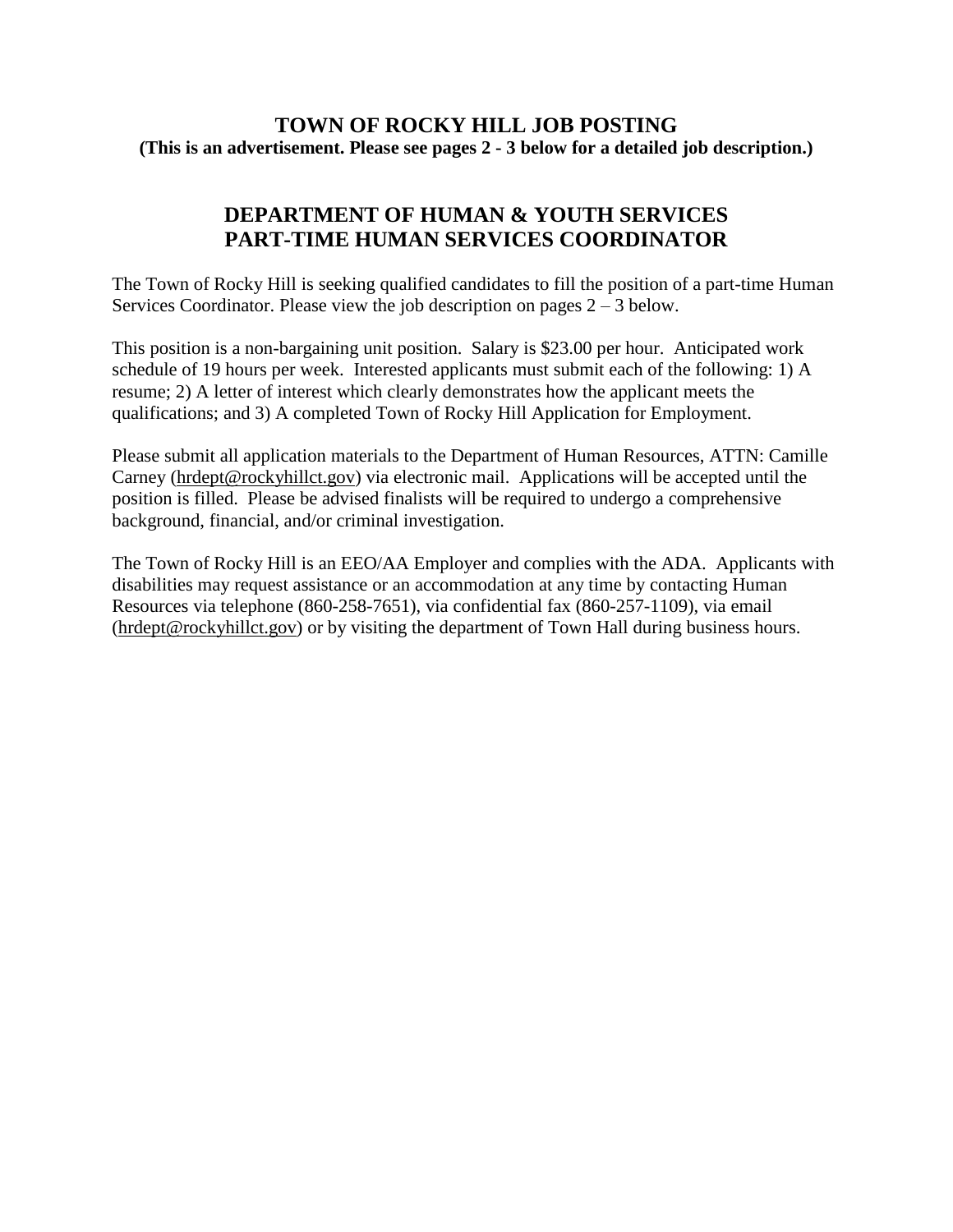### **Town of Rocky Hill Job Description**

| <b>POSITION:</b>        | <b>HUMAN SERVICES COORDINATOR</b>    |
|-------------------------|--------------------------------------|
| DEPARTMENT:             | <b>HUMAN AND YOUTH SERVICES</b>      |
| <b>REPORTS TO:</b>      | DIRECTOR OF HUMAN AND YOUTH SERVICES |
| <b>SUPERVISES:</b>      | <b>NONE</b>                          |
| <b>BARGAINING UNIT:</b> | NON-BARGAINING                       |

#### **Summary of Responsibility:**

Under the direction of the Director of Human and Youth Services, this position performs professional casework activities, providing public assistance services available from the Department of Human Services as well as auxiliary state, local and federal programs. This position may also assist with duties associated with Youth & Family Services. Job duties of this position do not include counseling.

#### **Essential Functions:**

- 1. Assists Department Director and/or other department Coordinators with case management and reporting as assigned.
- 2. Explains eligibility criteria and requirements for public assistance programs.
- 3. Collects client data and determines eligibility for various programs, services and benefits.
- 4. Makes appropriate referrals to other programs, state services or local private services to verify client received available benefits.
- 5. Discusses the client's goals and participation levels.
- 6. Completes case documentation, responds to electronic correspondence and makes entries into automated computer systems.
- 7. Performs work and serves as a Municipal Agent for the Elderly/Choices Counselor.
- 8. Applies knowledge of programs and services designed to enhance independence and quality of life for clients including homecare, senior housing, Veteran's benefits, Medicare, Medicaid/Title 19 and healthcare, etc.
- 9. Consistent behavior in selecting interventions which are congruent with the values of one's self, clients, the employing organization and the Human Service profession.
- 10. Acts as information and referral source with the ability to plan and implement services and evaluate interventions.
- 11. Initiates research and engages in continuing education to update knowledge of the profession/industry, and stays abreast of current trends and methods of providing services and performing work.
- 12. Maintains confidential data, case records and statistics.
- 13. Comply with confidentiality protocols, procedures and laws in the delivery of services.
- 14. Collaborates with staff, community partners, and area agencies to deliver and connect social services programs for clients.
- 15. Performs other job duties as assigned.

Note: The duties listed above are intended only as illustrative of the various types of work that may be performed. The omission of specific statements of duties does not exclude them from the position if the work is similar or a logical assignment to the position.